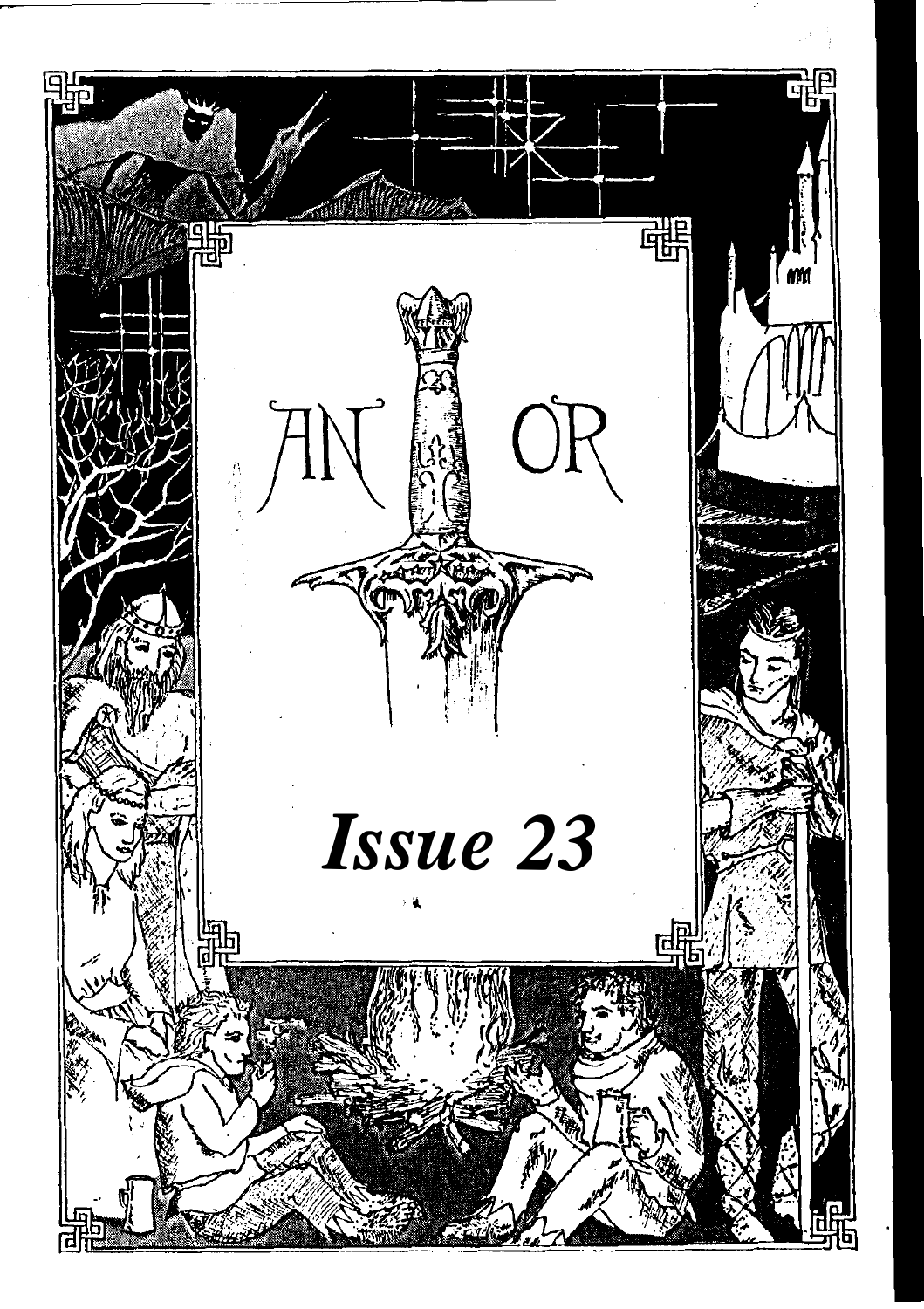# Editorial

Firstly, thanks to Stephen Linley, without whom this issue of  $Anor$  would be about half the size it is and not worth publishing. Surely some-one else in the Cambridge Tolkien Society is capable of writing! You can't all be illiterate English students! But even though Stephen's articles are almost all that was submitted for this issue they are well worth reading and perhaps might stimulate further debate on the influence of Tolkien's sources (and indeed the difference between pastiche and creative fantasy (see the Comment page)). However, don't be put off submitting material by the high quality of articles which do appear in Anor: if you want to discuss an idea or a possible article then just talk to me (or to Stephen!)

I'd also like to thank Susan Foord and Noel Evan's for managing to keep me supplied with artwork. I'm sure either of them would be delighted to produce something on commission for you to hang on your wall, and who knows, a Foord or Evans original may prove to be a good investment.

Next issue will hopefully include the return of our 'Lay-person's guide to Advanced Tolkicn' (yes Gary, this means you!), and there is plenty more material out there, indeed Christopher seems to be producing them *faster* than we can summarise and comment on them for the guide. If you would like to contribute to that series - I'm sure you can work out who to talk to.

Duncan McLaren

NOTICE ••• NOTICE ... NOTICE ... NOTICE •.. NOTICE .•. NOTICE ..• NOTICE

In the spirit of furthering inter-smial relations, Michel Delving (a postal smial) is looking for members from Minas Tirith. For further details contact:

> Michel Delving Smial, c/o The Mayor, Marc Read, 4 Millais Park, Mont Millais, St. Helier, JERSEY JE2 4RU

... and don't forget to tell him who sent you!

NOTICE ... NOTICE ... NOTICE ... NOTICE ... NOTICE ... NOTICE ... NOTICE

ţ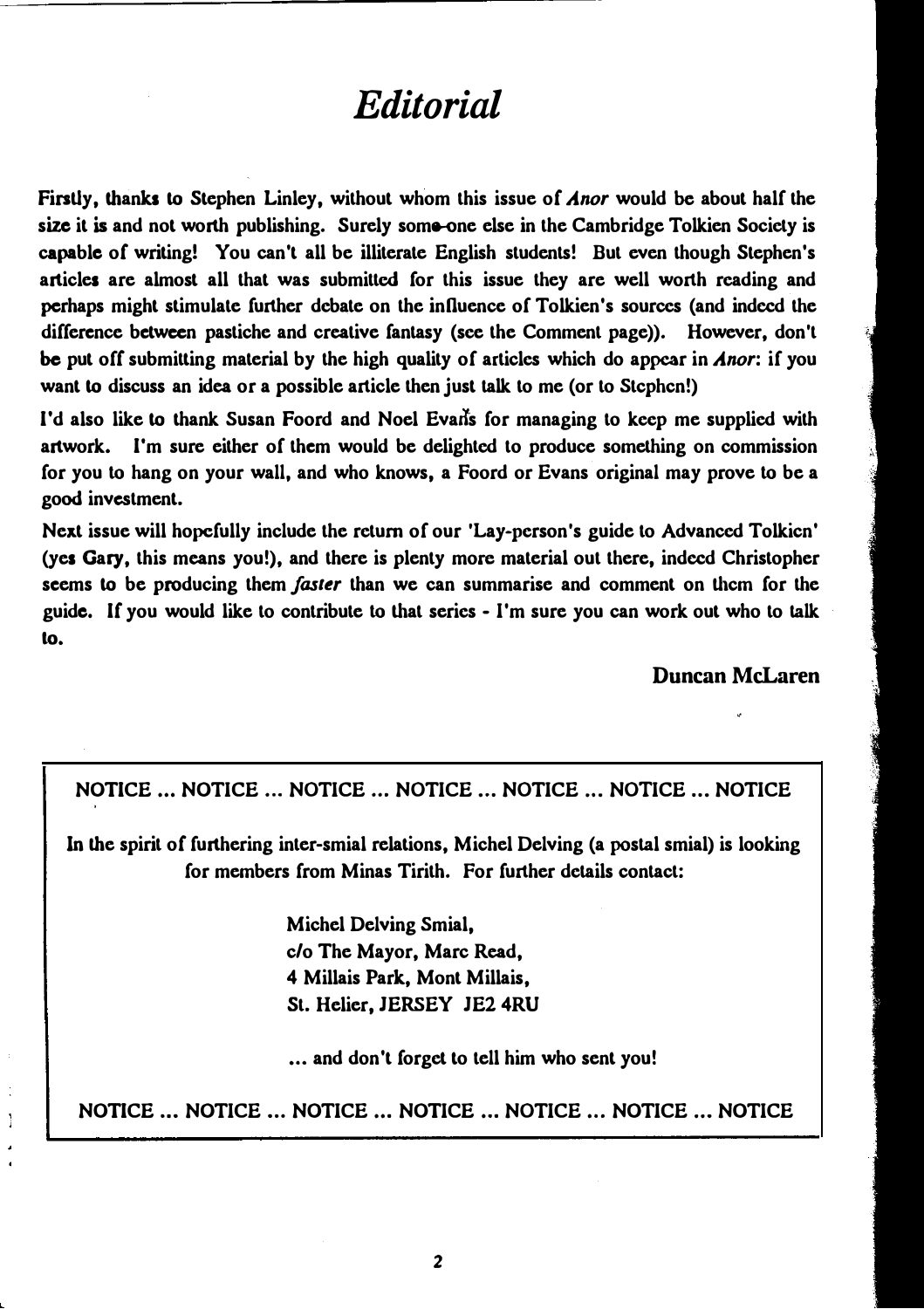# **Contents**

| <b>Tolkien in Dutch</b>                                                     |    |
|-----------------------------------------------------------------------------|----|
| A WorldCon report from Stephen Linley                                       | 4  |
| <b>Smoke Over Mordor</b>                                                    |    |
| Poetical parody by Stephen Linley                                           | 9  |
| Pendle the Dragon by Noel Evans                                             |    |
| Having swallowed his Christmas presents, Pendle wonders what is for dinner? | 10 |
| <b>Tolkien and Haggard</b>                                                  |    |
| Scholarly thoughts on Galadriel from (yes, you guessed it) Stephen Linley   | 11 |
| <b>Comment</b>                                                              |    |
| Amazingly, not all from Stephen Linley!                                     | 17 |
| <b>1990 Puntmoot Report</b>                                                 |    |
| Yes, this too is by Stephen Linley                                          | 19 |
| <b>Middle Earth Revisited</b>                                               |    |
| From the pen of Susan Foord                                                 | 19 |

# Credits

| Editor:       | Duncan McLaren.                                                                                   |  |
|---------------|---------------------------------------------------------------------------------------------------|--|
| Artwork:      | Cover, Lynne Elson and Per Alhberg; pp. 10, and 17, Noel Evans, pp. 4,<br>8, and 16, Susan Foord. |  |
| Dirty work:   | Stephen Linley.                                                                                   |  |
| Type-setting: | Duncan McLaren and Sean Brooke-Hughes.                                                            |  |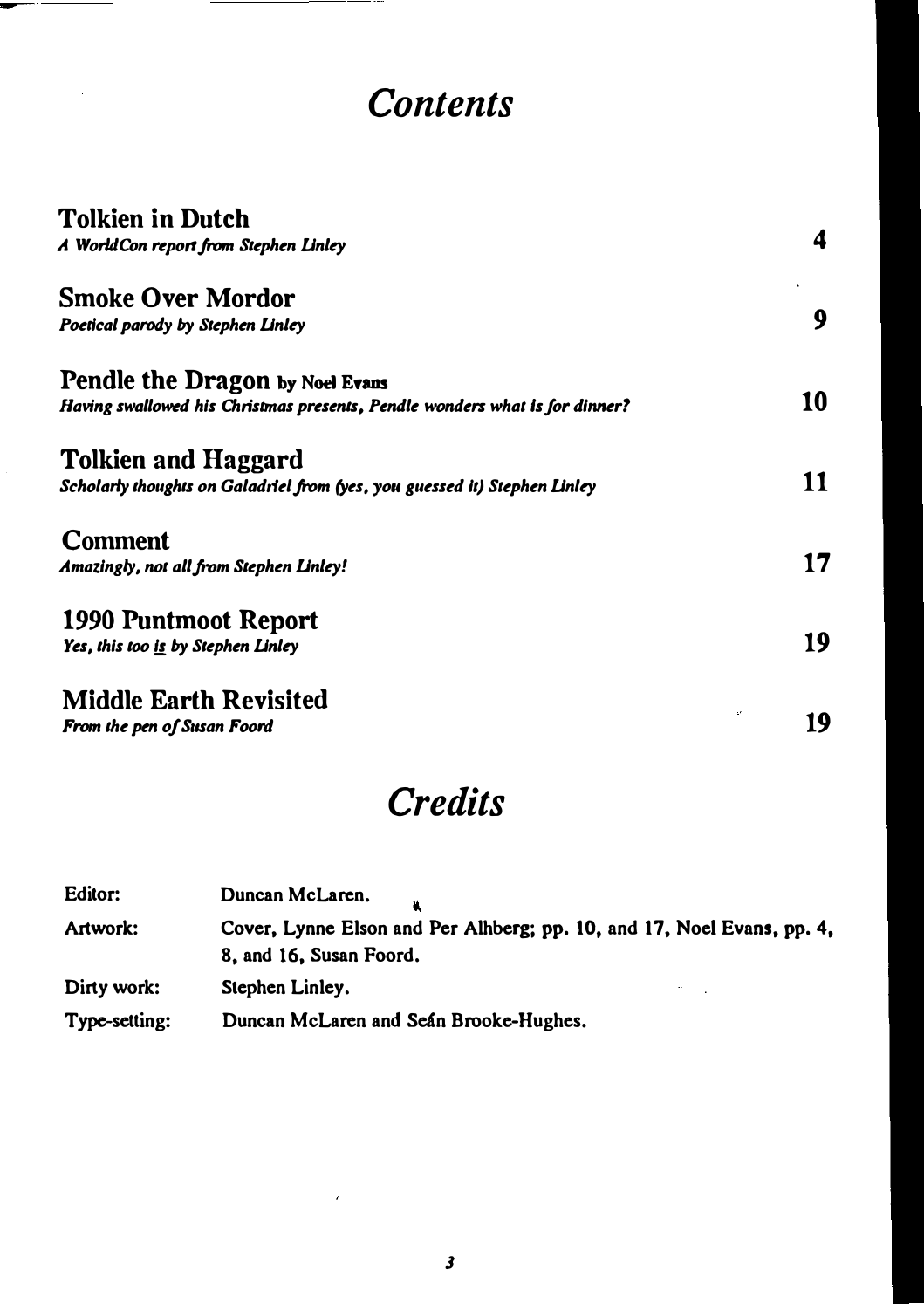

## Tolkien in Dutch: A WorldCon Report �

One of the main attractions of ConFiction, the 1990 WorldCon, held in the Hague's Congressgebow from 23-27th of August - aside from being an excellent excuse to sample the delights of Holland - was the Tolkien programme. This constituted a whole day (and a bit) of panels, talks and so on, devoted to Tolkien. This had been organised by Unquendor, the Dutch Tolkicn Society, who had managed to persuade Professor Tom Shippcy to be Ute keystone of the whole programme.

## Shippey on the History of Middle-earth

Professor Shippey's first talk, entitled 'The History of Middle-earth - an appraisal', was given on the Saturday (so that he would not feel too overworked the next day). However, owing to the indecipherable nature of the programme guide, and perhaps the remoteness of the venue, it was unfortunately rather poorly attended. This was a pity, as I for one found it most interesting.

Shippcy stressed the influence that Tolkien's academic work, which routinely consisted of rereading and pondering old stories often over and over again with a succession of new students, had on his creative writing. In this talk he began by discussing the notion of  $deph$ , particularly with reference to oral traditions, which is to say the feeling that there are many ages and layers of story-telling lying behind any extant, and relatively recent, written version of a story which, as is the case with some German ballads, may be over fifteen hundred years old. This remains the case whatever the literary merits of a given written version. He thus created for himself an opportunity to reply to Christopher Tolkien's comments in Ute Foreword to The Book of Lost Tales I about Shippey's discussion (in his excellent book The Road to Middle-earth) of this theme in relation to The Silmarillion - and to make a bid for a second edition (Hear! Hear! - Author.)

Turning to the History of Middle-earth series, Shippey considered three questions. Firstly, what Tolkien was trying to do in the first place; secondly what he was trying to do in the continual re-writing of his stories; and thirdly what he thought he was doing.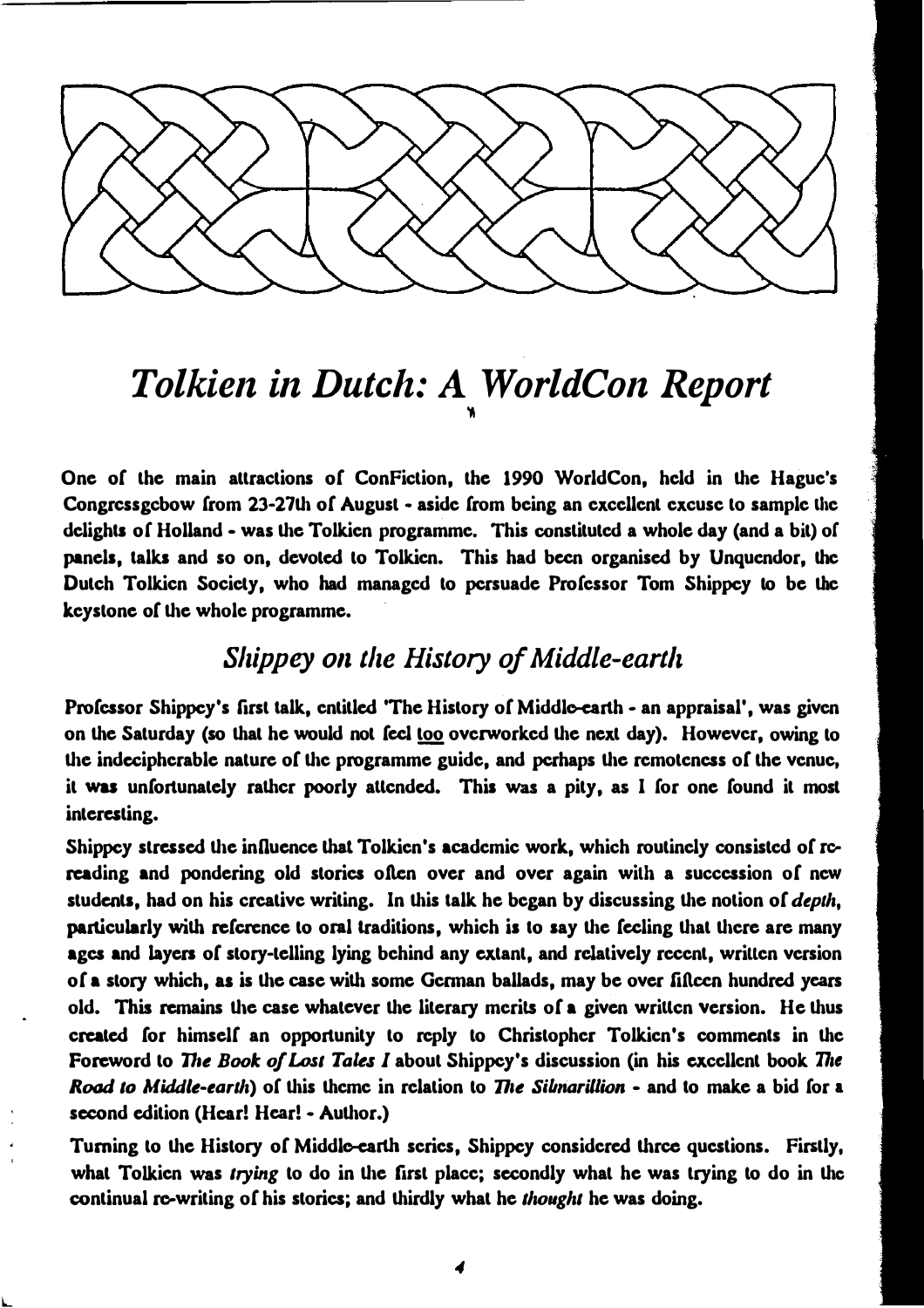Shippey concluded that the oft-quoted claim that Tolkien was 'creating a mythology for England' was an impossible task for two reasons. Firstly, that there is almost no source material or information about the Angles before they migrated to Britain. This forced Tolkien to plagiarize closely-related Germanic traditions such as *Egil's Saga*, on the grounds that the events recounted all happened in York, or Burgundian tales on the grounds that Burgundians spoke a dialect very closely related to early Anglo-Saxon. Secondly, that there is no satisfactory definition of what precisely constitutes 'England' in historical terms, and at best there is only a vestigial English national identity (as can be seen in the use of the flag of the Union rather than the cross of St. George by supporters of the England football team). Should we, for example exclude the Danelaw, despite the far reaching Scandinavian influence on the English language, or do Danish Vikings count as English too? Both points gave Shippey the opportunity to indulge in a little light-hearted linguistic archaeology, to show that the English really are a mixed bunch - but they still recognise that they are distinct from the Scots or Welsh.

For reasons of time, Shippey's remaining questions were not treated extensively, and indeed were somewhat run together. On the question of continual re-writing, Shippey suggested nay, claimed - that the effect was the creation of an entire narrative tradition, both the good stuff and the bad. As for what Tolkien thought he was doing (a question which I suspect was simply made up for the sake of a nice tricolon), Shippey claimed that Tolkien didn't have a clue, and gave as evidence the fact that some of the central features of the tale of Beren and Luthien (references to hands, Beren's humanity and Luthien's choice) do not exist in the earliest versions.

All in all, this was a rather loosely structured, but interesting, stimulating and well delivered talk which set the standard for the remainder of the programme.

## Shippey on The Heroic Ethic

Professor Shippey's second talk; 'The Heroic Ethic - Tolkien's problems, Tolkien's solutions', initiated the proceedings of the main programme on Sunday.

In some ways this was a continuation of his talk the day before, concentrating on how, feeling that some of the stories he was reading 'professionally' somehow 'belonged' to England, Tolkien wanted to bring them into his fiction. This time, Shippey focussed on the problems that Tolkien faced in incorporating stories, which, though often humorous, are cruel and heathen: something Tolkien was obviously uncomfortable about.<sup>1</sup> Could he retain the 'native yet alien' flavour of these old stories after de-heathenisation and the removal of cruelty? In the case of The Home-coming of Beorhtnoth, Beorhthelm's Son, Tolkien deliberately misrepresents the Maldon poem through the device of Torthelm's dream, suggesting that the most famous summary of the heroic ethic:

> Heart shall be bolder, harder be purpose, More proud the spirit as our power lessens. (Homecoming, p. 166)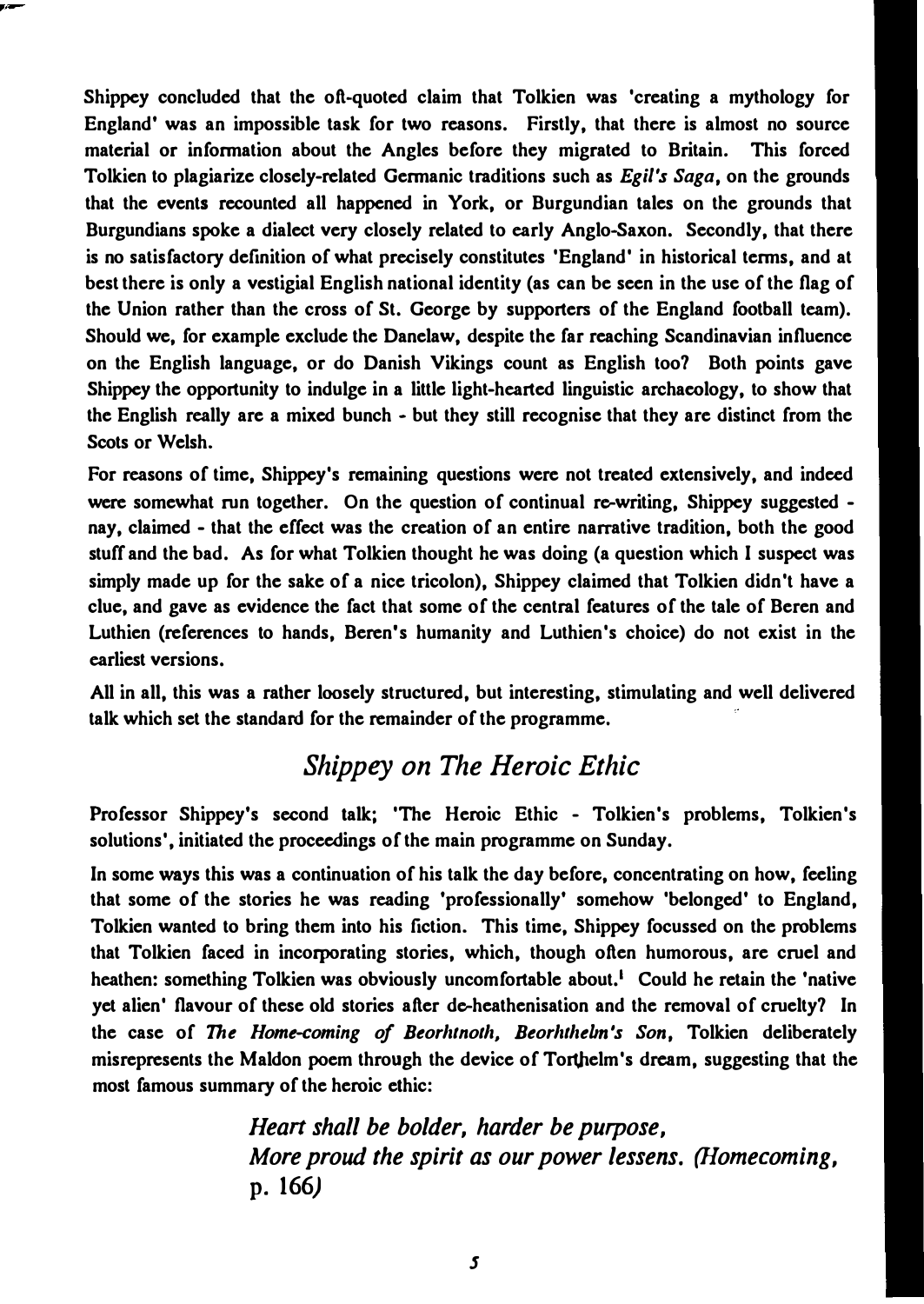is more appropriate to the 'other', the heroic past, or the heathen Vikings, than to the ninthcentury Angto-saxons themselves. The reason? Simply that he dislikes the hopeless heathen attitude to death in a country which had been Christian for 300 years.<sup>2</sup> In LotR, he tries to get round the problem by marginalising it, pushing the unadulterated heathen heroic ethic onto minor characters, especially in the Appendices.<sup>3</sup> For example, Helm Hammerhand (LotR, Appendix A) is a 'traditional' hero who ends up almost troll- or wraith-like, retaining the supernatural shape-shifting flavour of Egil's grandfather. The Dwarves, and in particular, Dain Ironfoot, typify that 'heroic dauntlessness which is perilously close to suicide', which compares closely with the heroism of the Battle of Maldon or of the story of Gunnar and Hogni. Finally, Shippey suggested that the death of Arwen is Tolkien's representation of what death is like for the heathen, that is, entirely without hope. In conclusion, Shippey suggested that Tolkien never found a wholly satisfactory solution to the question of whether you can have a heroic ethic without the nasty bits, but that his repeated attempts to find one were the driving force of his creativity.

## Other happenings: prancing, panels and parties

At this point there was a talk by the Dutch author Tonke Dragt, which claimed some dubious connection with Tolkien, but as yours truly went to something completely different instead, what it was will have to remain a mystery.

After lunch we were treated to Mike And Maggie Percival's balletic dramatisation of The Tale of Beren and Luthien, an extended version of their performance at Oxonmoot in 1988. Five episodes of the story received the treatment: the meeting of Beren and Luthien; the enchantment of Morgoth; the death of Beren; the Halls of Mandos, Lord of the Dead; and the awakening of Beren and Luthien, of which only the second and fifth had been petformed at Oxonmoot. Intervening material was narrated by Dutch fan Jan Bosse, who read extracts from assorted versions of the story by Tolkien {except for the bits that weren't!). As I am by disposition and training a literary critic rather than an arts correspondent, I do not feel qualified to comment in depth on the performance, save to say that it appeared to go smoothly {despite the threat of distraction posed by frequent bursts of camera flashes intent on spoiling the effects of the stage lighting), and was appreciated by the. audience. I was, however, slightly disappointed that there was no guest appearance by Lawrence as Dior! Incidentally, Mike's splendid Morgoth costume later won a prize in the Masquerade - congratulations!

This performance was followed by a panel discussion, on the topic of Tolkien's Heritage.<sup>4</sup> The most important contributions were made by Guy Gavriel Kay {co-author of The Sibnarillion and well-known Tolkien imitator), Jane Johnson {Tolkien's glamorous current editor), and, again, Professor Shippey {hero of the day and Sterling Moss look-alike). Guy Kay opened the proceedings, saying that heritage can take one of two forms: it can either inspire and foster growth; or the shadow can be so large that subsequent authors have nowhere to go, and cannot but be imitative. In Tolkien's case, he suggested, it is perhaps too soon to see how great, and thus of which type, his heritage will turn out to be. Shippey pointed out Tolkien's enormous professional heritage, giving in essence a potted version of

6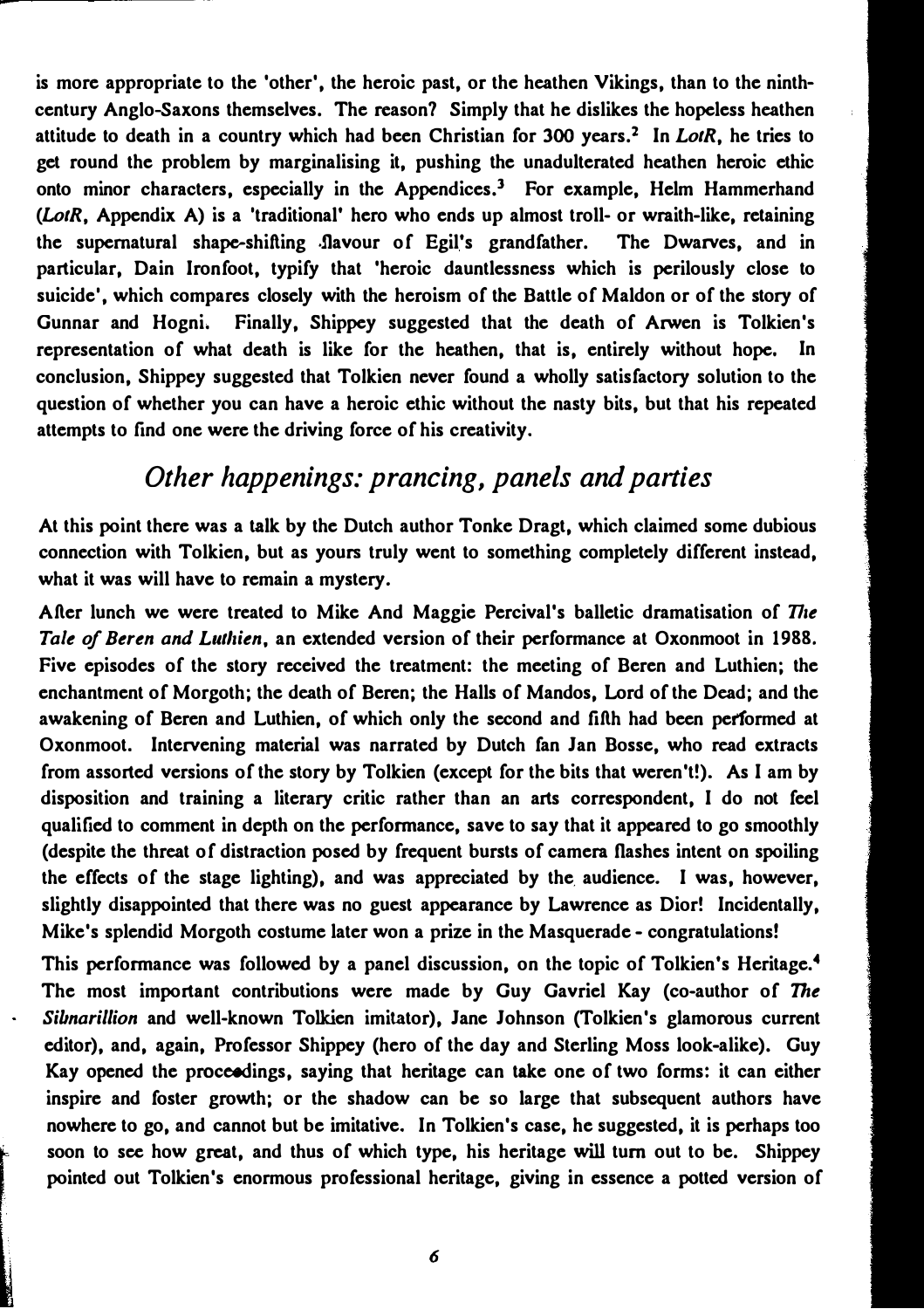his article in Amon Hen 100. Not surprisingly, but to the slight disappointment of your humble reporter, this particular topic was not followed up.

· After some inconsequential chat, Shippey suddenly livened up the proceedings by ejaculating, "Look, let's be bitchy about this!", and directed the discussion to the bad influence of Tolkien, namely all the imitative rubbish that is just pastiche, churned out by opportunists exploiting a readership that desires something which gives the same 'buzz', but which is apparently not content to stick only to the original. In Shippey's view, who needs imitations? This position was endorsed in particular by Jan Bosse, who seems not to read anything except Tolkien, and by Jane Johnson, who as Tolkien's editor, gets whole forests of this stuff submitted to her regularly. Guy Kay and Paul Anderson, the two authors on the panel, were a little more reticent here. Discussion thereafter focussed on the differences between Tolkien and his imitators. Amongst anecdotal tales of really bad Tolkien pastiche, and the near unavoidability of subconscious imitation, Shippey (unlike Jane Johnson, willing to name names) cited Alan Garner as an imitator who had moved out of the shadow and was doing something different, while sharing the same qualities as Tolkien, namely broad emotional range, and a genuine interest in mythology, a desire re-tell and continue the tradition, rather than a desire to rip it off. Continuing the discussion of what is different about Tolkien, Guy Kay said that  $LoiR$  is like a life journey, which brings you back home with something worthwhile. Shippey had the last word: LotR is a sad book, unlike its successors it is a classic romance about loss and yearning, a speeded up presentation of the way the real world actually is, only we don't notice. A most lively and interesting panel, once it had got going.

The fmal item was another panel, which included our very own Mike Percival, this time on the subject of Tolkien fandom throughout the world (ie. Europe and the States). Personally, and not to my great surprise, I found this rather less than inspiring, and didn't stay till the end.

The day was rounded off by a party, which, like almost all of the official convention parties, suffered from a lack of atmosphere and poor alcohol selection, viz. warm cans of Heineken (or 'badger's wee-water', as the CTS brewer put it); both, I suspect, the fault of the venue, the Congressgebow itself, which is not exactly designed for parties (at least not in the CTS sense of the word), and does not look favourably on the importation of rather more drinkable, and much cheaper, Belgian beer from the nearby supermarket- spoilsports! It might have been more lively if we had not been stuck in a side corridor instead of a room; and more of the (very strong) British contingent had turned up and shown them what partying is all about. As a result things were a bit staid, to say the least, and more fun - not to mention better beer was to be had elsewhere.

On the whole, then, a most interesting and enlightening programme, in particular the thoughtprovoking contributions of Professor Shippey, who combin� a professional critical approach with anecdotal humour and captivating delivery in a way which one wishes could be adopted by all lecturers. Congratulations, too, to Unquendor for their thoughtful and meticulous preparation and planning, and for being able to organise the only programme of the entire convention that ran smoothly and without hiccups. It was often remarked upon that Tolkien fandom is much more organised than SF/F fandom in general, and here was the proof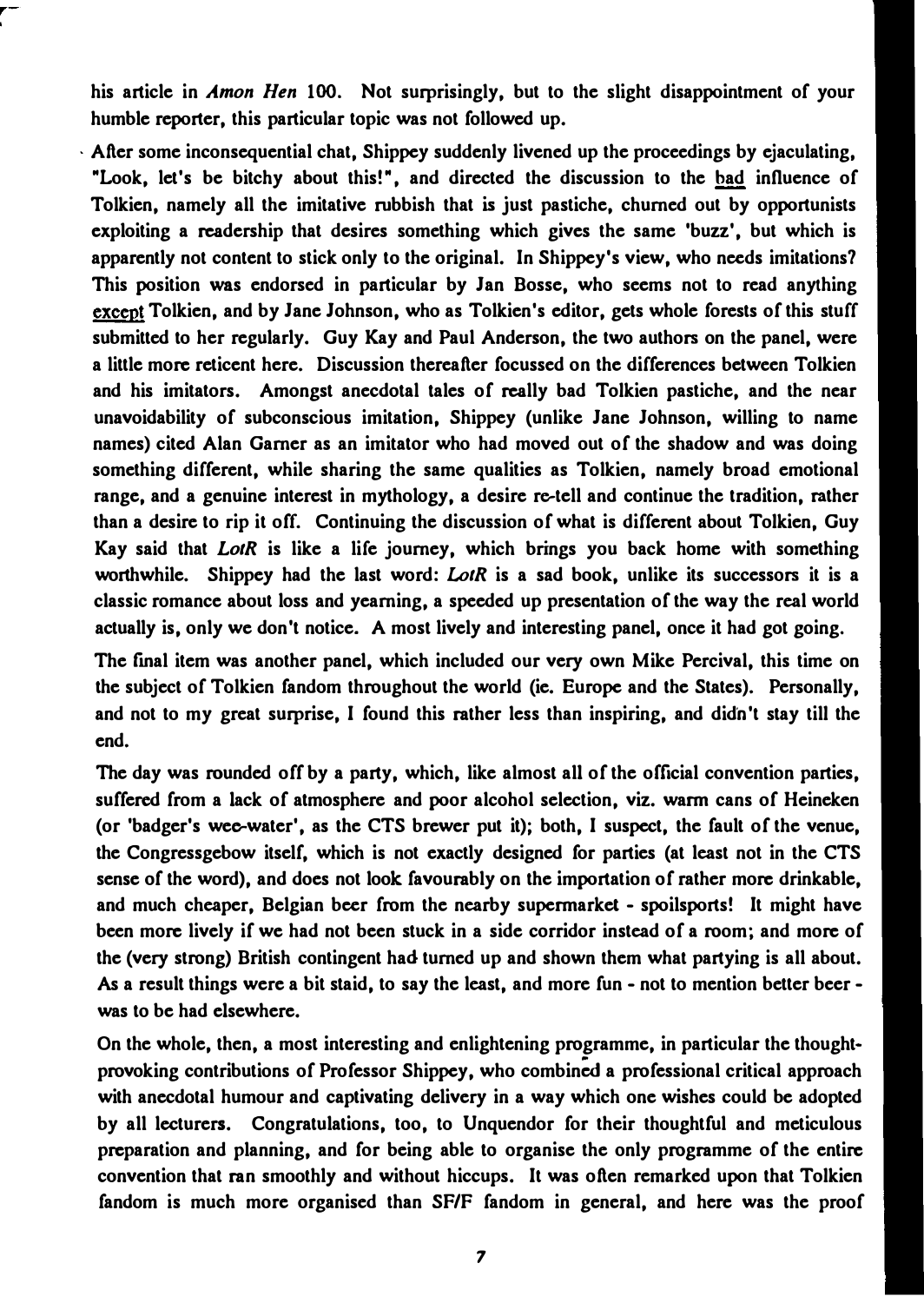(though admittedly they only had to organise one programme on one day). If only I could get one or two of them to help run the CTS!

Stephen Linley

## **Notes**

- (1) The extent to which Tolkien was keen to make his writings consistent with Christianity can be seen in Letters pp. 188-96; 234ff. inter alia.
- (2) See Homecoming, p.167: 'It sounded fey and fell-hearted, And heathenish, too: I don't hold with that'. Cf. also Letters  $p.56$ : 'Nowhere  $\ldots$  was fthat noble northern spiritl nobler then in England, nor more early sanctified and Christianised'.
- (3) In contrast, as Jeremy King has most recently shown (Anor 21), there are no 'proper' traditional heroes in the main narrative of LotR at all.
- (4) I think 'legacy' or even 'influence' is the word they were actually looking for here, as that is what they actually talked about. But then, neither of the two English apeakers on the panel, nor indeed the two North Americans, seemed troubled, so what do I know? It's only my native language after alli Their word is retained in the report, just in case!

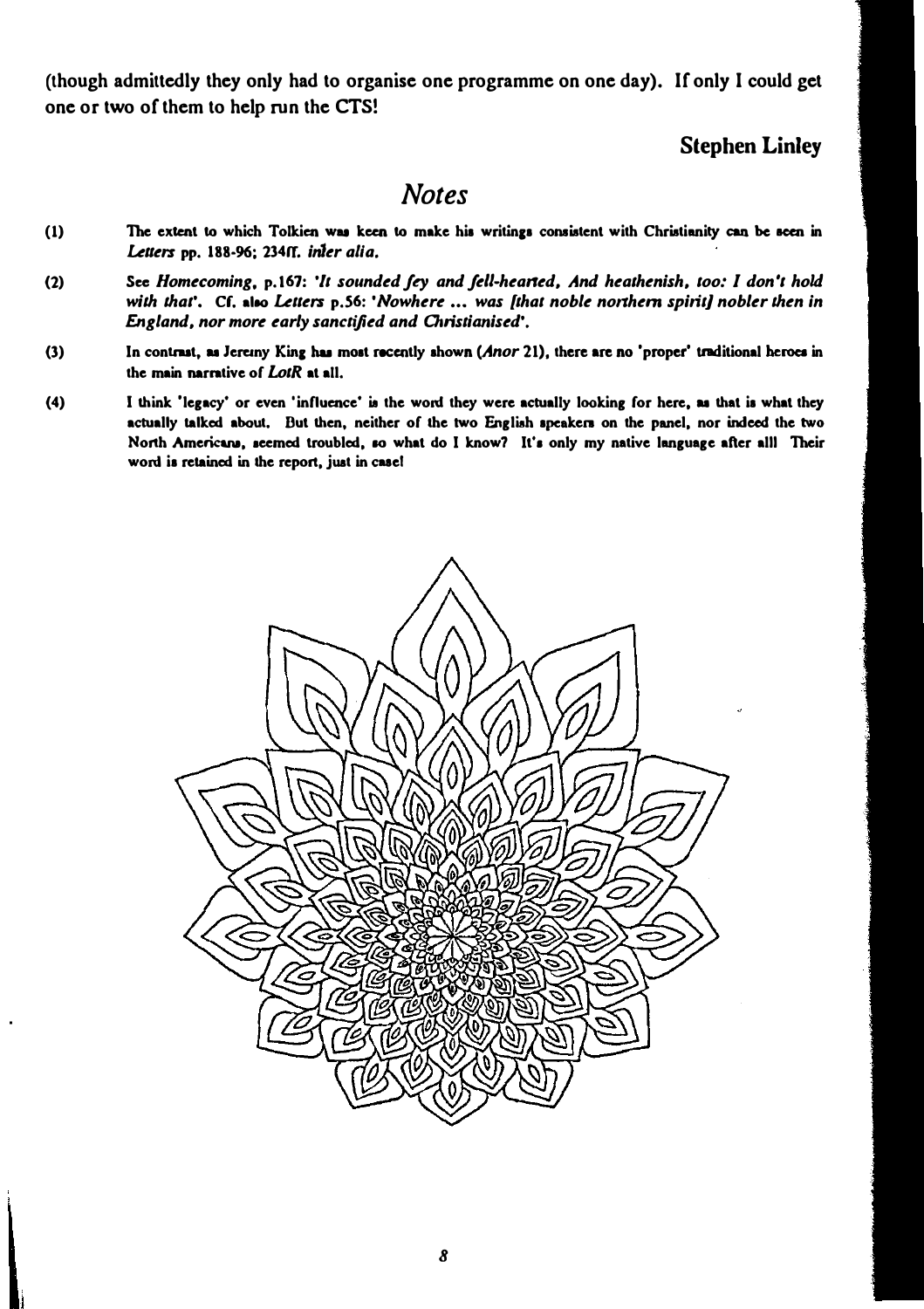## Smoke Over Mordor

They all went down to Mordor Beyond the River Anduin To throw a ring into Orodruin, They didn't have much time. Sauron and the Nazgat Were keeping watch all around When some hobbit and his sidekick Dashed their hopes to the ground. Smoke over Mordor, Nazgul in the sky.

They knocked down Barad-Dûr, It fell right to the ground, 7he eagles flew in and landed, And the hobbits they found. When it all was over Someone had to clean up the mess, And you can bet your life It wasn't the new King Eless. Smoke over Mordor, Nazgul in the sky.

They ended up at the Grey Havens There were lots of famous elves there, But when Sam found he couldn't make the trip It was parting he just couldn't bear. With an old wizard and a ring-bearer or two They set sail to the sun-set, Whenever elves go West after this I know they'll never forget Smoke over Mordor, Nazgul in the sky.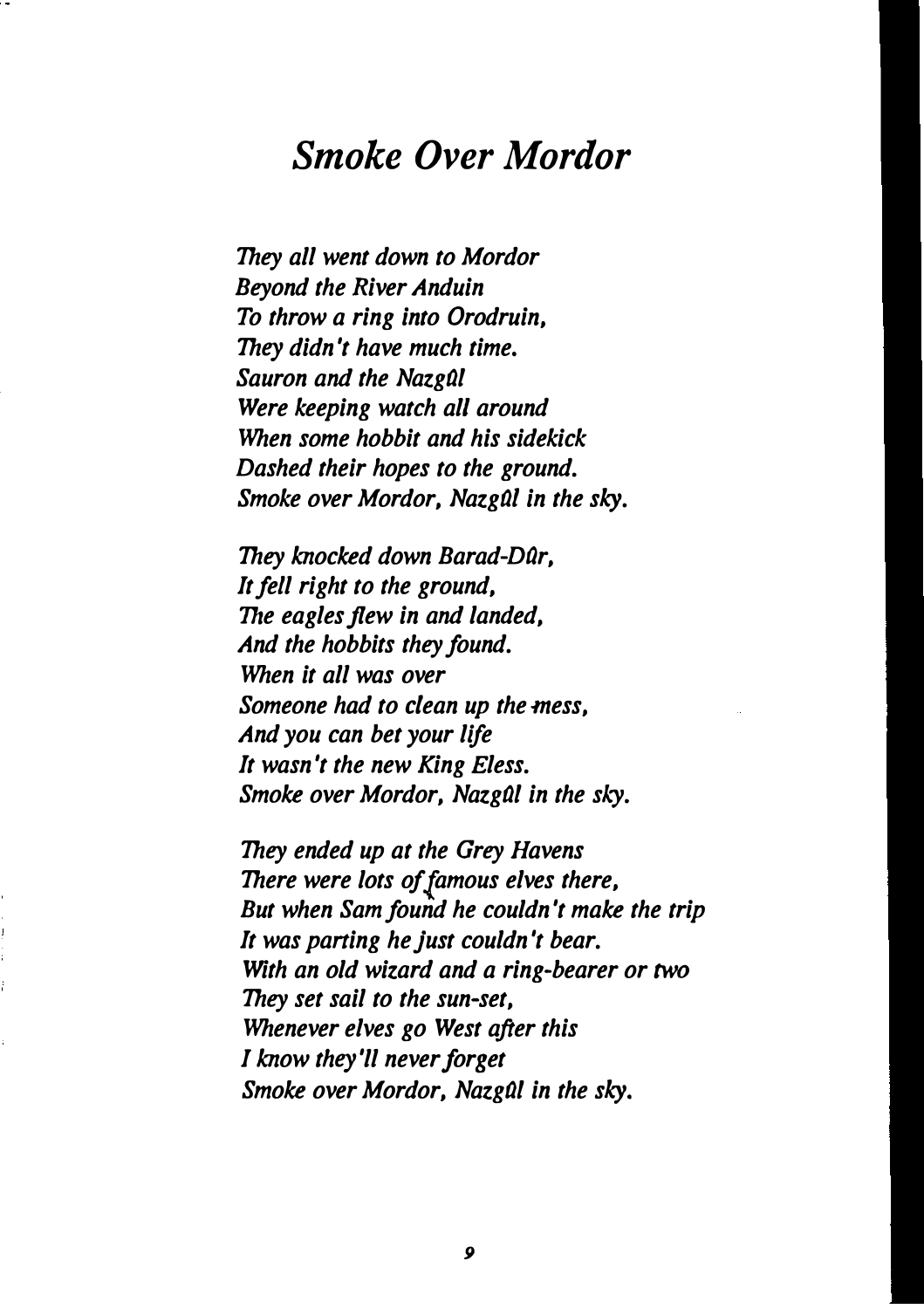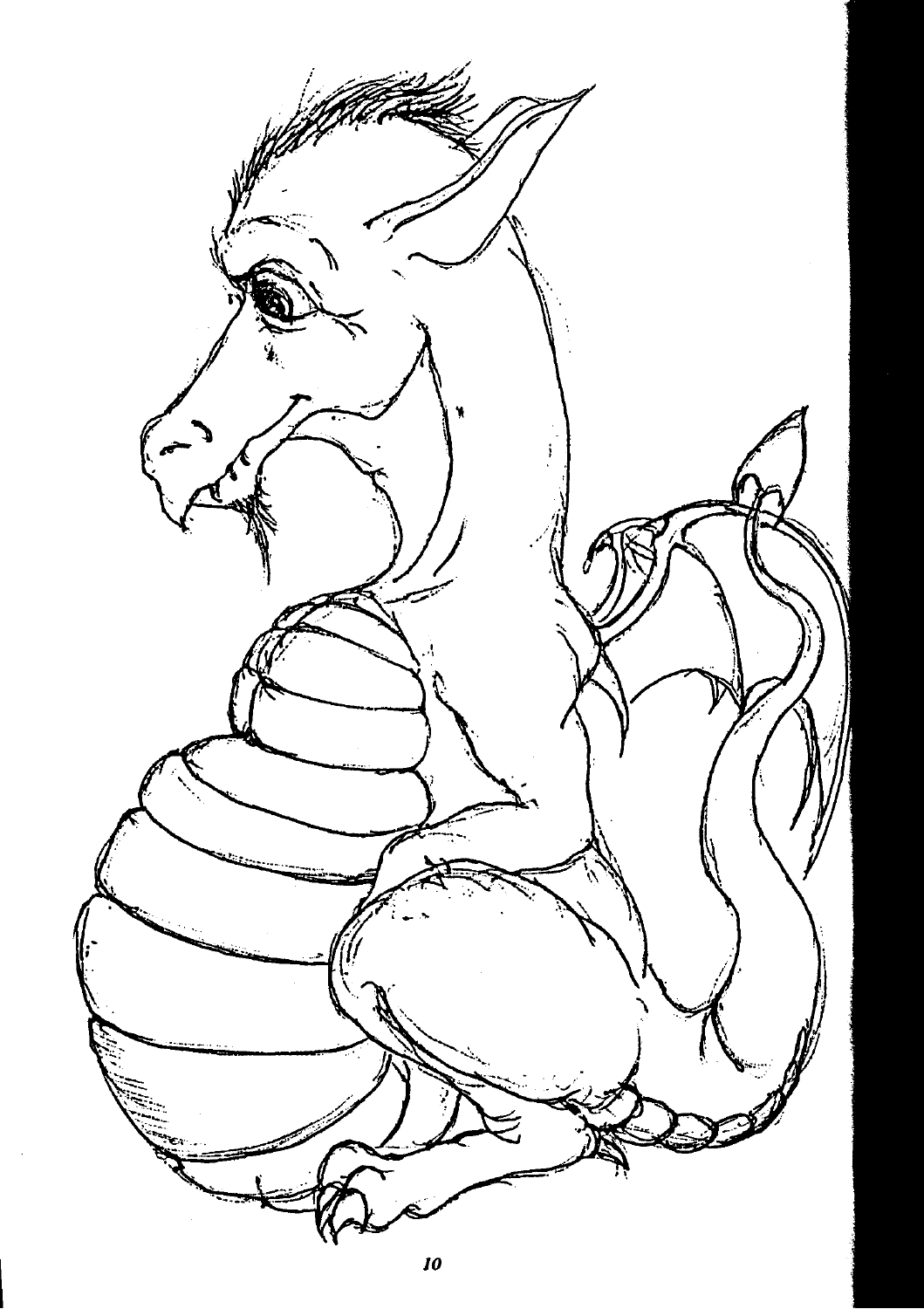# Tolkien and Haggard: Some Thoughts on Galadriel

When reading H. Rider Haggard's She recently, I came across a passage which was not only extremely powerful in itself, but also similar in certain details to a passage in The Lord of the Rings; the more I read of the book, the more correspondences appeared. Despite searching through both Letters and Biography, I could find no evidence that Tolkicn ever read or enjoyed Haggard, who, let it be noted, enjoyed a good deal of popularity in the early part of this century; nor, so far as I can see, has anyone ever suggested this<sup>1</sup> but I find it inconceivable that he should never have encountered his work for two reasons: first, C.S. Lewis was most impressed by Haggard, and he would no doubt have communicated his enthusiasm at meetings of the Inklings; and second, on account of the striking similarity which I intend to elucidate briefly below.

Before moving to the main substance of my argument, I would like to begin by pointing out a few general similarities between Haggard's book and LotR, including those which are most probably coincidental and part of the stock of themes for 'quest' stories. Amongst these is, of course, a journey to a distant and very likely unknown land, for a definite purpose, usually the retrieval of some person or object (thought in  $LoiR$  it is a disposal which provides the purpose of the journey). Similarly there may be a lengthy 'history lesson' at the beginning, as there is in these two books; in both, too, this lesson is effected not crudely by direct narratorial intervention, but by representing the protagonists themselves learning the history, a device by which the author can leave the reader in as much confusion and mystery as the protagonists. Still with the history section, in both books there is a long period of domestic bliss separating the very beginning of the narrative from the major disclosure of information. Authorially, both Tolkicn and Haggard (particularly the latter) exploit the pretence of being translator/editor of someone else's story, as does self-confessed Haggard fan C.S. Lewis in his Science Fiction trilogy (Robert Graves' Claudius books contain a similar motif, only less explicitly). It is probably also part of the stock of themes for the distant land to contain an ancient, exotic civilization. However, the name Haggard chooses for his should ring a bell for readers of BoLT: Kor.<sup>2</sup> Unlike Tolkien's Kor, however, or indeed any other of his elvish lands, Haggard's is quite dead, and had been so for many thousands of years before the beginning of the story. In many respects, indeed, the African Kor, so long as it remained a lively and flourishing civilization, had more in common with Gondor or Numenor, particularly in respect of the great emphasis placed on em�alming and the preservation of the dead, than with the life-celebrating elvish culture. Finally, we may note that the party in She is led blindfold to its final desrination, and not without some objection, just as the eight remaining walkers are led through Lothlorien to Ccrin Amroth.

t

Ì۱

 $|\bm{l}|$ ;

> The main comparison I wish to draw is between Ayesha. She of Haggard's book, and Galadriel, who is strikingly reminiscent of the former, both in terms of similarities and, perhaps more significanlly, of differences. There arc two main features of the initial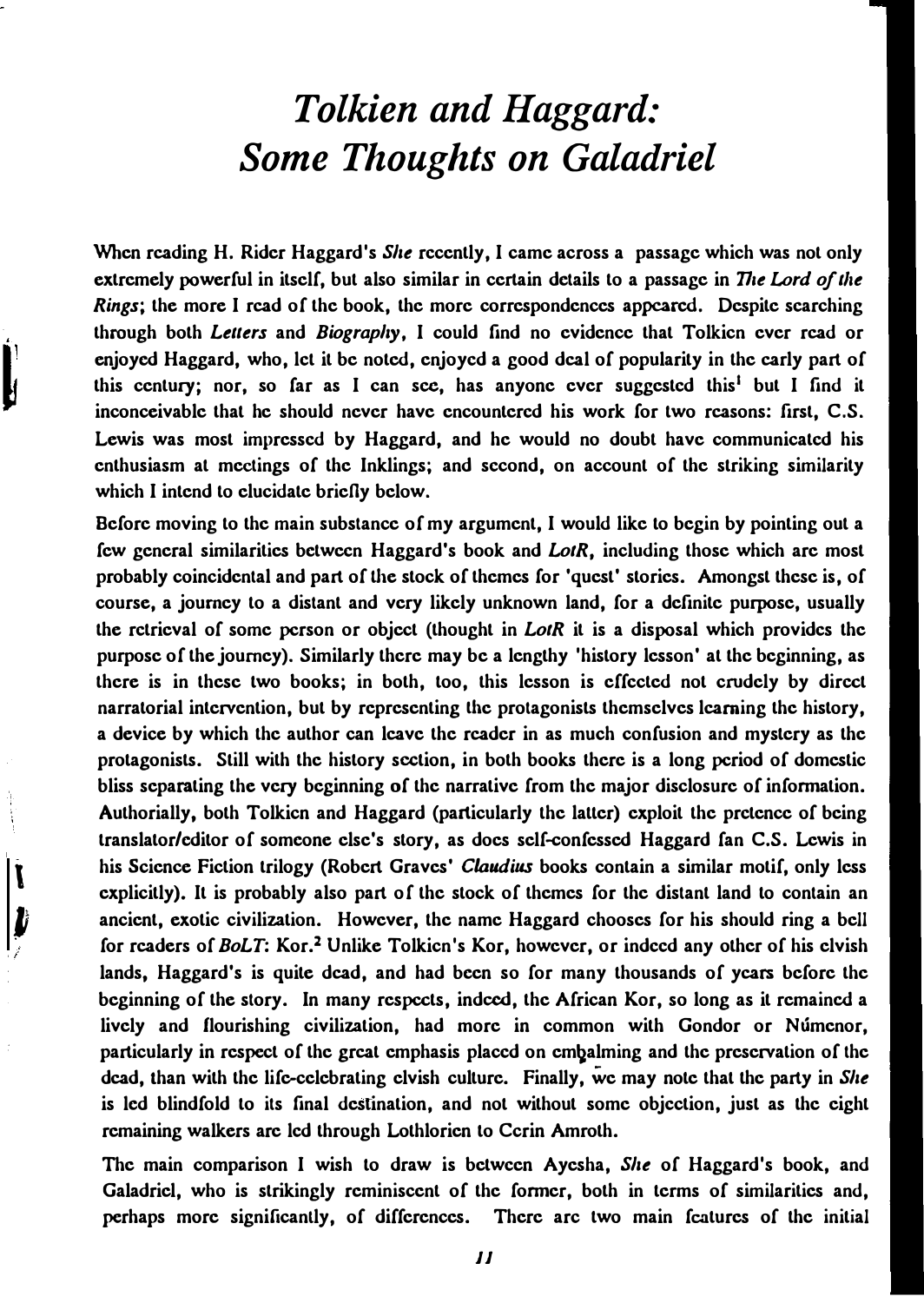encounter with Ayesha which first caught my eye and made me think of Galadriel. In the first place both have a powerful gaze, the effect of which on the recipient being the feeling of being laid bare or psychologically 'denuded'. It is conceivable that Holly's account of how he felt under Ayesha's gaze, 'I felt the gaze of the watching being sinking through and through me, filling me with a nameless terror<sup>13</sup>, lies behind Sam's words, 'I felt as if I hadn't got nothing on ... She seemed to be looking inside me  $\ldots$ . There is a difference here, too. Ayesha's gaze is only able to search out the other's heart, whereas Galadriel also has the power to suggest. The second particularly notable correspondence is that Ayesha and Galadriel both have mirrors, viz. basins filled with water, with which they and others can view the outside world. The working of each is ascribed to magic by Holly and Sam, but both Ayesha and Galadriel rebuff this notion. Galadriel claims not to 'understand clearly' what is meant by 'magic', but allows that its workings may be called 'the magic of Galadriel' (note that the mirror seems to be activated by her breathing upon its waters}, whereas the too rational Ayesha has the following to say:

"It is no magic, that is a dream of ignorance. There is no such thing as magic, though there is such a thing as a knowledge of the secrets of Nature."

As with the gaze, there is a difference in power between the mirrors of each: Ayesha claims not to have learned the full secret of its working, and can only show:

"what thou wilt of the past, if it be anything that has to do with this country and with what I have known, or anything that thou, the gazer, hast known  $\ldots$  I can read nothing of the future. •

Galadriel's mirror, on the other hand, is not at all dependent on the gazer's experiences:

"Many things I can command the Mirror to reveal, • she answered, "and to some I can show what they desire to see. But the Mirror will also show things unbidden ... What you will see, if you leave the Mirror free to work, I cannot tell. For it shows things that were, and things that are, and things that may be. •

A final correspondence between the two mirrors is the not entirely surprising discomfiture experienced by unprepared viewers. Sam is upset by his vision of events in the Shire, and 'don't want to see no more magic'. His counterpart in She, the faithful servant, Job, likewise finds his encounter with Ayesha 's mirror disturbing:

... he set the phenomenon down as a manifestation of the blackest magic. I shall never forget the howl of terror which he uttered when he saw the more or less perfect portraits of his long-scattered brethren staring at him from the quiet water.

A minor point on this subject, which may be no more than coincidental, is that both mirrors go dark when they begin their operation.

There are similarities, too, in the physical descriptions of the two characters, notably that both dress in simple white, and both are strikingly beautiful. Ayesha 's beauty is apparently so overwhelming that she must keep herself veiled for the sake of the beholder. The effect upon Holly of seeing her unveiled is described at some length, and is explicitly compared to the effect upon mortals of seeing the gods in their full glory in Greek myth. Her beauty lies not so much in her physical features as in an aura of imperious, godlike majesty. Galadriel, on the other hand, has no need for disguises or veils. Beautiful she is, yes, but her full,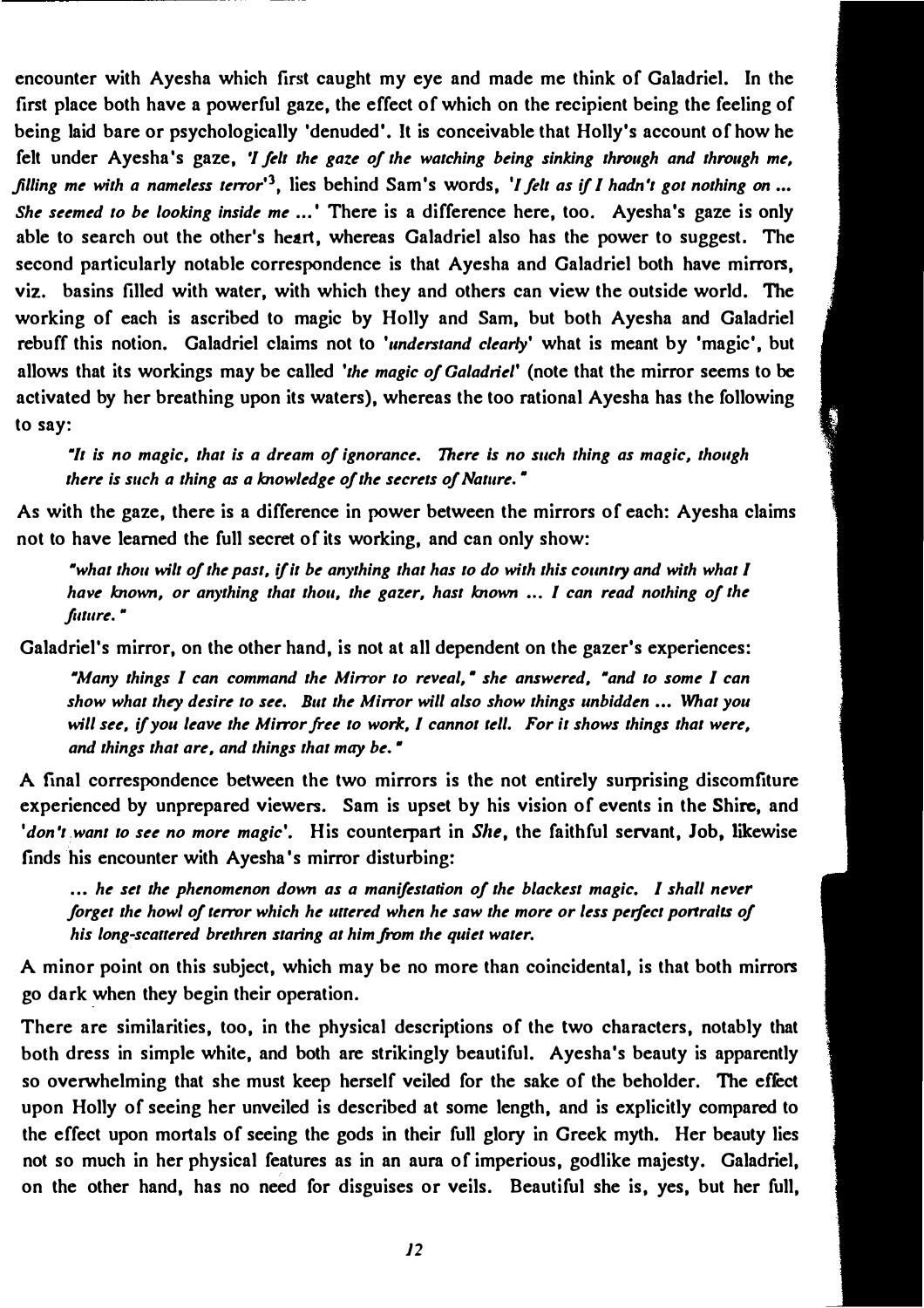terrible glory is hidden to all save the Ring-bearer, and to him revealed but once: 'She stood before Frodo seeming now tall beyond measurement, and beautlfol beyond enduring, tenible and worshipful.' Ayesha reflects, 'Beauty is like lightning; it is lovely, but it destroys'; Galadriel declares that, if she were to take the Ring, she would be 'Dreadful as the Storm and the Lightning', and her claim, 'All shall love me and despair', applies as much to Ayesha as to herself:

"If I show thee my face, perchance thou wouldst perish miserably also; perchance thou wouldst eat out thy heart in impotent desire; for know I am not for thee".

Both, though of great age, show no physical sign of their long tale of years. Ayesha's face was that of a young woman of certainly not more than thirty years... yet it had stamped upon it a look of unutterable experience, and of deep acquaintance with grief and passion.

Of Galadriel and Celeborn,

I' •

no sign of age was upon them, unless it were in the depths of their eyes; for these were keen as lances in the starlight, and yet profound, the wells of deep memory.<sup>4</sup>

It is quite possible that this most powerful and effective device is a commonplace, though I do not recall having come across it elsewhere, so it may have been taken from Haggard by Tolkien. I would be grateful if someone could come up with alternative or additional sources, if there be any.

A few of the differences between Ayesha and Galadriel which I believe to be significant have been mentioned already in connexion with the major similarities. I turn now to those that remain, beginning with the physical differences. The most obvious is that they have different hair colour, Ayesha's being black, Galadriel's golden. There has been some discussion on the issue of whether hair colour is significant in Tolkien's works, and in the absence of any firm conclusion I am reluctant to make too much of this point, beyond raising it: it is worth remembering that both Arwen and Luthien had black hair.<sup>5</sup> Moving to the more abstract, there is one significant aspect of Ayesha's beauty which is not shared by Galadriel: 'this beauty, with all its awful loveliness and purity, was evil - or rather, at the time, it struck me as evil.'

This leads me to the final difference that I wish to explore, namely that of temperament. It is here, I suggest, that the image of Ayesha looms largest behind Galadriel. Both live amidst a culture of preservation; Ayesha, however, preserves only herself, for selfish reasons, and intends to share her self-perpetuation with Leo alone (though she does offer Holly the opportunity, which he rejects). She treats all other human beings as a lesser species, even to the extent of breeding her own slaves to her own specifications as if they were some form of domestic animal, and she is prepared to destroy mercilessly any who cross her.6 The contrast with Galadriel is perhaps too obvious to merit pointing out in detail, but we may compare in particular Galadriel's generosity, most notably in her gift to Sam, which represents a sharing or dissemination of her power for no selfish purpose. The most important manifestation of this difference is that Ayesha � actively seeks power and world domination, through Leo, whom, having overthrown Victoria, she will set up as ruler of England (and the good old Empire), and command power and respect either through her beauty alone, or simply by destroying any opposition, disregarding any consideration of the law. She finds the concept of a ruler 'venerated and beloved by all right-thinking people in her vast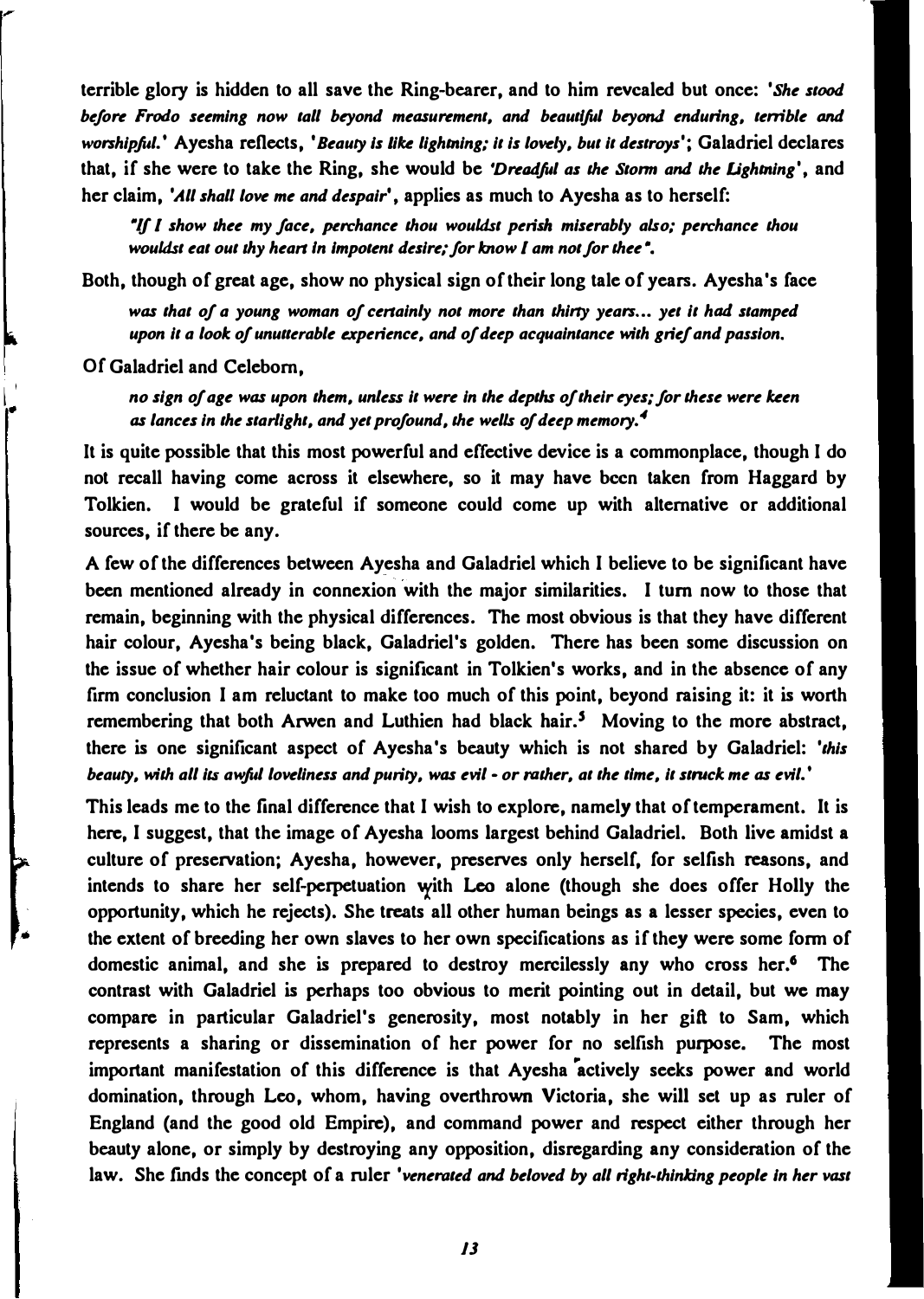realms' a strange one, and has the same attitude to power as an ancient despot or tyrant (which, of course, she is, being some two thousand years old).

In the end she would ... assume absolute rule over the British dominions, and probably over the whole earth, and, though I was sure that she would speedily make ours the most glorious and prosperous empire that the world had ever seen, it would be at the cost of a terrible sacrifice of life.

Frodo offers Galadriel the same-unlimited power when he offers her the Ring, and she is sorely tempted: 'For many long years I had pondered what I might do, should the Great Ring come into my hands' . Before she finally rejects his offer, we are presented with a vision of what she might be, at least initially, if she were to accept the challenge (see above). She is aware of what she might become, and I would suggest that the reader familiar with She might recognise that Galadriel would come to resemble Ayesha more closely in respect of her less appealing characteristics. Certainly, for my part, �t is a resonance which will remain in my mind whenever I read this passage.

As for why she chooses to reject the Ring, again I believe a comparison with Ayesha will be revealing. Ayesha has the dubious benefit of a lifespan of-something more than two thousand years, which has sharpened her wits and wisdom beyond the ken of any ordinary mortal, as explicitly stated more than once in the book. In a long footnote in Chapter 21, too long to quote here in full, Haggard suggests that what is perceived as evil in Ayesha 's actions is in fact 'the expression of views and the acknowledgement of motives which are contrary to our preaching', and a much extended and exaggerated example of 'a well-known fact that very often ... the older we grow the more cynical and hardened we get'. That this should be taken as proof of an evil nature is discouraged by Haggard, in a similar way to that of Tolkien when he comments:

Sauron was not indeed wholly evil, not unless all 'reformers' who want to hurry up with 'reconstruction' and 'reorganization'(sic) are wholly evil, even before pride and the lust to exert their will eat them up. (Letters p. 190)

What marks out Ayesha, Sauron, and potentially Galadriel, is not any exceptionally evil intention, but that they have greater power to exert their will over others. Ayesha has gained this through her great age and learning, but because of her age, and her isolation for more than twenty centuries, she holds a different set of values from those of what we might call Christendom.

In comparison with Galadriel, however, she is no more than a child; we might also point out that for Galadriel such an extended life is only what might be expected, and she would not consider herself superior to her fellow elves, nor to men, simply on those grounds alone. She has had far longer to reflect on important issues, to observe the world about her, and to develop her wisdom to the extent that she is able to overcome her pride and reject the offer of that power for which she had always longed:

It was not until two long ages had passed, when at last all that she had desired in her youth came to her hand, the Ring of Power and the dominion of Middle-earth of which she had dreamed, that her wisdom was full grown and she rejected it, and passing the last test departed from Middle-earth for ever.  $(UTp. 231)$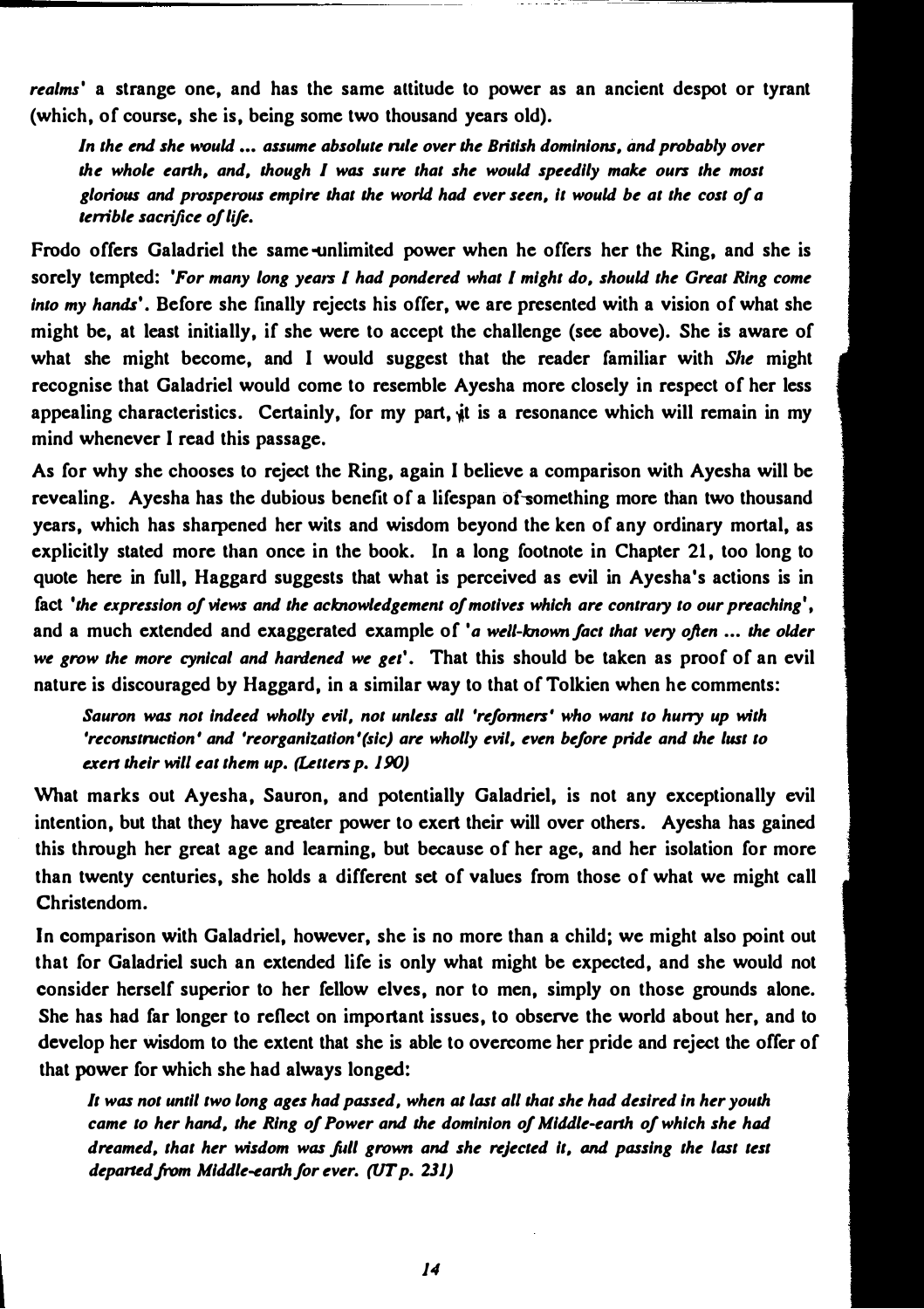I would suggest one of the things that helped in developing her wisdom and in her rejection of power when offered to her, is her experience and observation of Sauron, over the long years of the Second Age in particular, and how he gradually increased in power and exerted his will more and more, as mentioned above. It is this experience that lies behind her reply to Sam's comment, "You'd put things to rights":

#### "I would," she said. "That is how it would begin. But it would not stop with that, alas!"

Unlike Ayesha, who is supremely confident of her own superiority over, and her own right to rule, the rest of humanity, Galadriel displays notable humility in recognising her own limitations, and is prepared not only to sacrifice the preservation of Lorien, but also to diminish herself, as part of the 'long defeat'.

In conclusion, I believe that I have demonstrated it to be extremely likely that the portrayal of Galadriel in The Lord of the Rings owes much to Ayesha in She. I do not wish to claim that Tolkien simply copied Haggard; rather that the various characteristics of Ayesha made a deep impression on him, and that he used various elements in a creative way. It is, to my mind, typically Tolkienian that Galadriel is reminiscent of Ayesha while being obviously different, and that the differences are all the more strongly emphasized as a result of that surface similarity. I would suggest that what we have here is an example of literary allusion whereby Tolkien gives his characters greater depth and resonance in the same way that, for example, Vergil uses references to sundry Greek literature in order to highlight certain features of the characters in the  $Aeneid$ . For this approach to work, an author must expect his readership to spot the allusions. That Tolkien's initial audience included one familiar with Haggard cannot be doubted, as much of The Lord of the Rings was read first to Lewis. We also find that where the two differ, Galadricl is nobler, more powerful, more generous, and not at all callous or wicked; this 'improvement' is consistent with Tolkien's attempt at 'Christianisation' of the old Germanic stories pointed out by Shippey. To my knowledge, Tolkien's use of allusion has received little serious attention, yet I believe, and I hope I have demonstrated above, that it is an important part of his literary technique, not entirely unrelated to what Shippey terms depth, and one which is particularly attractive to a Classicist. Source criticism on its own, the mere identification of the 'originals', is inadequate; it is like philology without the attendant thrill of linguistic archaeology. To be properly critical we must analyse both the way in which an author has manipulated his sources, and the effect that recognition of those sources has on our appreciation and understanding of the text. It is my belief that many valuable insights into Tolkien's works will repay this more rigourous and sophisticated critical approach.

## Stephen Linley

### **Notes**

(I) It was only after I began writing this article that I discovered something of the sort had been auggested in Amon Hen, but I have not as yet been able to lay my bands on a copy to compare with my interpretation. Christopher Tolkien also hints at this possibility in  $BolT$  2 (see below). Nothwithstanding, the substance of what I have to say hereafter is unaffected by this fact.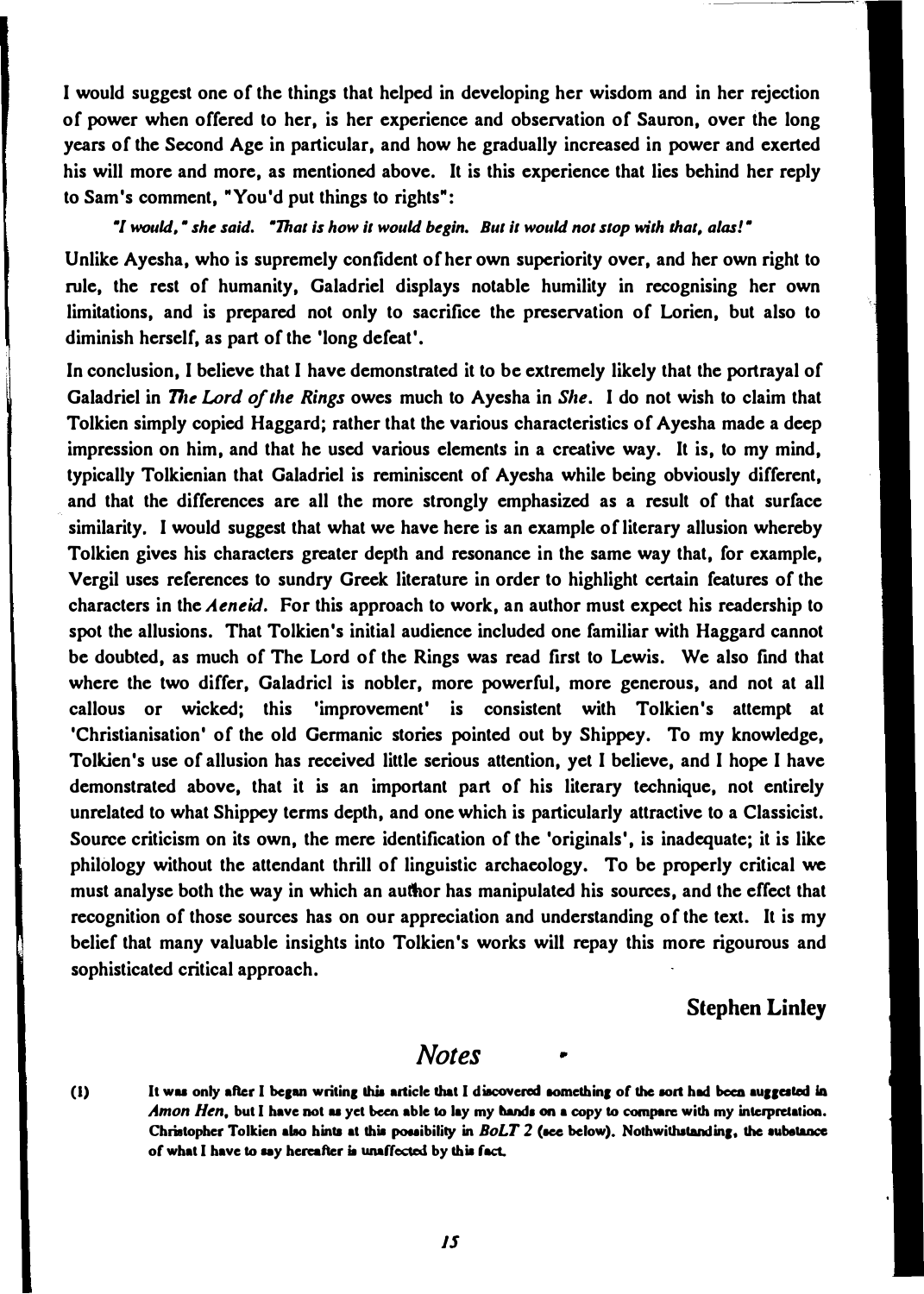- (2) cf. BoLT 2 p. 329n: 'There is no external evidence for this, but it can hanlly be doubted. In this case it might be thought that since the African Kor was a city built on the top of a great mountain standing in isolation the relationship was more than purely 'phonetic'.' ef. also the letter quoted on the same page, especially: 'It would be entirely delusory to refer to the sources of the sound-combination to discover any meanings overt or hidden.' I agree more or less with JRRT<sup>e</sup> position here, and would make little more of this correspondence save that I consider it good internal evidence of his having read  $She$  (and it's nice to find that Christopher agrees).
- (3) cf. Ayeeha'a own comment: 'Thou wast afraid because mine eyes were searching out thine hean, there fore wast thou afraid. "Note: to avoid cluttering the text with page references and footnotes, and to avoid confusion owing to the different pagination of various editions, unless otherwise stated, all quotations are from the following chapters: LotR: 'The Mirror of Galadriel';  $She$ : 'Ayesha Unveils', 'The Dead and Living Meet', 'Job has a Presentiment'.
- (4) cf. also: 'The face of Elrond was ageless, neither old nor young, though in it was written the memory of many things both glad and sorrowful.' FotR p. 218; of Arwen: '... thought and knowledge were in her glance, as of one who has known many things that the years bring.' ibid.; of Cirdan: '... he was grey and old, save that his eyes were keen as stars.' RotK p. 274.
- (5) For what it's worth, in the Hammer film of the book (both are called  $She$ , there the similarity ends...), Ayesha is blonde - presumably Ms Andress was unwilling to dye her hair, though perhaps the producer bad in turn been inopired by Galadriell
- (6) "My people! speak not to me of my people, • she answend hastily; "these slaves are no people of mine, they are but dogs to do my bidding till the day of my deliverance comes  $\ldots$ .



 $\overline{\phantom{a}}$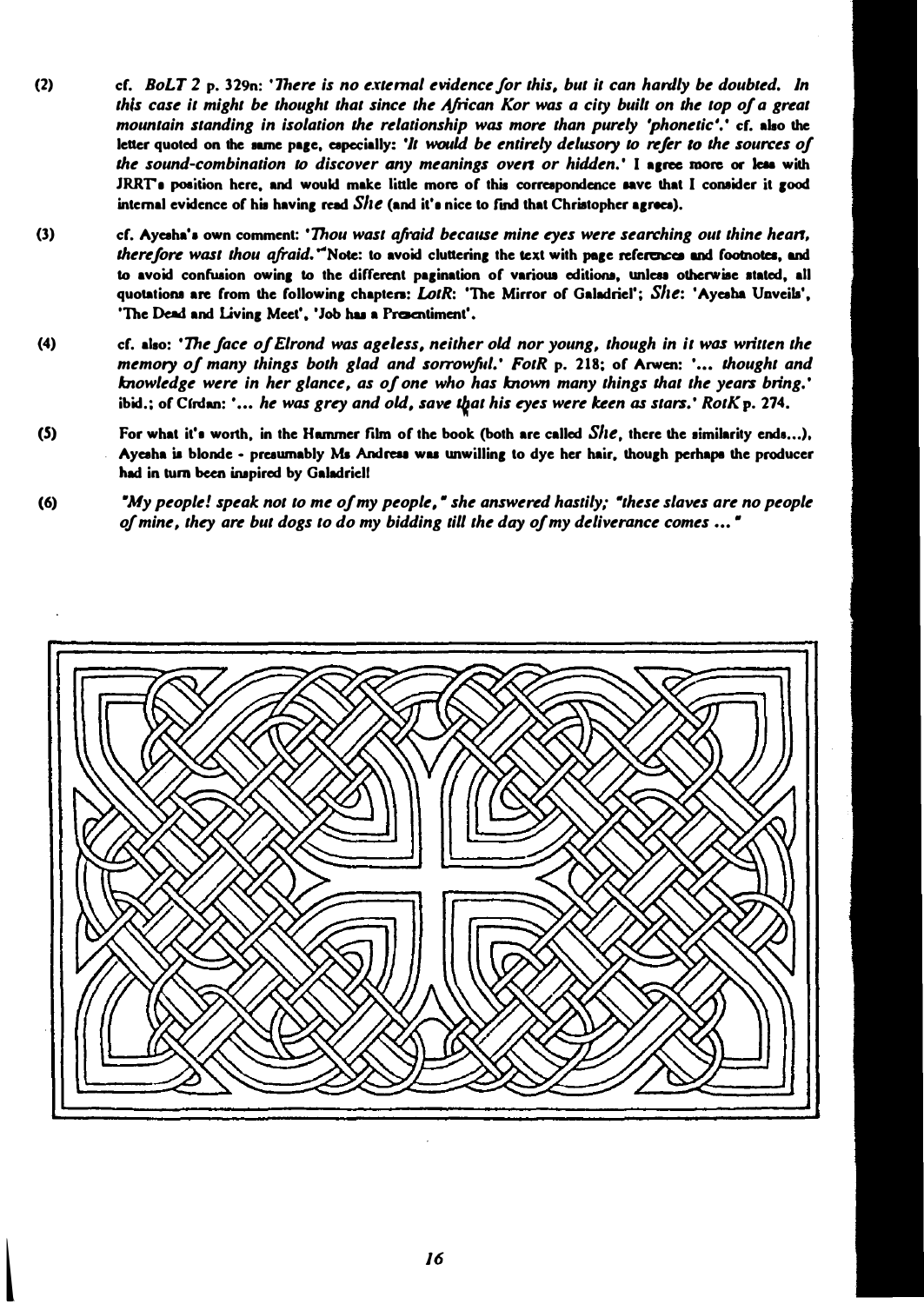## **Comment**

First some comments from Monica Gale on Anor 22  $\ldots$  "heroization" is not a "nasty Amcricanizm" (p. 16). It is a perfectly respectable English word, in use since at least 1840, and listed as such in the OED. If it is the spelling you object to, cf. Fowler's Modern English Usage, p. 314: "most English printers ... follow the French practice of changing -ize to -ise. But the Oxford University press, the Cambridge University Press, The Times, and American usage, in all of which -ize is the accepted form, carry authority enough to outweigh superior numbers. Indeed, this is also the convention employed by the good Professor himself."

Stcphcn Linlcy added: "-ize is also an anti-Gallicism, of which Tolkicn would certainly have approved."

Editor's note: Personally 1 blame it all on the Bulgarian monks who lovingly hand-crafted Anor 22. However, if  $-ize$  is accepted by The Times, that strikes me as reason enough to avoid it ... never mind the Americans!

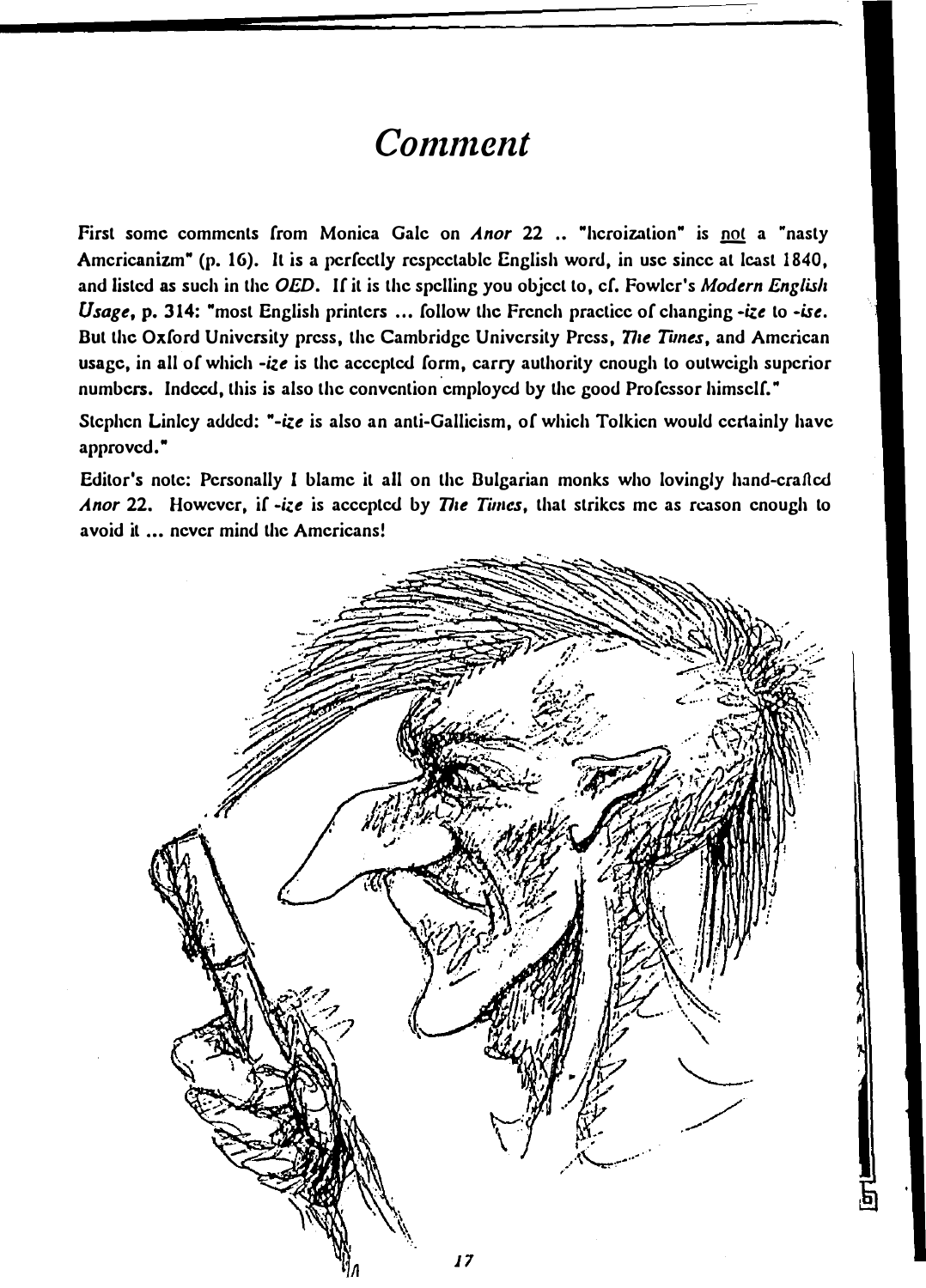Monica also comments on my comments on the comments page in Anor 22 (that's enough 'comments' - Ed.). She writes: "in your reflections on different kinds of heroism (p. 18) you remark that 'the main theme of heroism in the classical or epic mode is moral (to do good).' This is not quite accurate. In fact, a classical hero is such by virtue of (military) prowess and success in general, and divine parentage or ancestry in particular. The concept of the 'moral' hero to which you refer arose much later, associated in particular with Christianity and mediaeval chivalry (Sir Gawain etal.)"

Monica continues: "finally, congratulations on your article on The Fionavar Tapestry! It's about time someone pointed out just how much Kay 'borrowed' from Tolkien, instead of just eulogizing him as the best thing since sliced lembas ... I have to disagree with your concluding remarks on the value of Kay's imitation. There is a difference between creative imitation and mere pastiche, and in my view The Fionavar Tapestry is little more than a patchwork of elements derived from Tolkien and from Celtic and Authurian myth. Although I found it tolerably enjoyable to read, I cannot regard it as a work of any great literary merit, although it is certainly well above the level of much of the fantasy and SF which is increasingly churned out on both sides of the Atlantic. Of course, such matters are inevitably subjective, but in my view, Kay's lack of originality can only be regarded as a defect. As far as the current pre-occupation with mythology as a background or source, this kind of thing can of course be done well (eg. Alan Gamer or Geoff Ryman) or badly, but is certainly not essential to the writing of fantasy. Indeed, it can far too easily serve as a substitute for the lack of real imagination and creativity on the part of the author."

(Well, that set off a good argument - Ed.)

And that wasn't the only letter I received! To demonstrate that not only do the jokes in Bored of the Rings mean different things to English and American people, but also different things to different Americans, Nancy Martsch of California writes: "the writers [of How Bored Can You Get?] have apparently confused the *Andrea Doria* with the Marie Celeste. ... The Andrea Doria was an Italian luxury passenger liner which collided with the Swedish merchant ship Stockholm on a foggy night in 1956 ... the disaster created a sensation because both ships were equipped with the latest in radio, radar etc and were in communication with each other. Neither ship would yield right of way!"

Nancy also points out some minor errors:

"Barbisol is a shaving cream ... Pismo is also the name of the (very large) clam, for which Pismo Beach is famous ... Wetback was a derogatory term for Mexicans in the USA illegally, it was not applied to those crossing the St. Lawrence ... the Black jazz singer was Eartha Kilts- Zasu Pitts was a white actress!"

However, she concludes; "James and Stephen had plenty of moxie [guts or courage] to do this -I wouldn't even attempt a glossary of English slang!

Thanks to everyone for writing in. Hopefully there should be enough controversial points in Steve's articles in this issue to fill the comments page next time ... so keep them coming!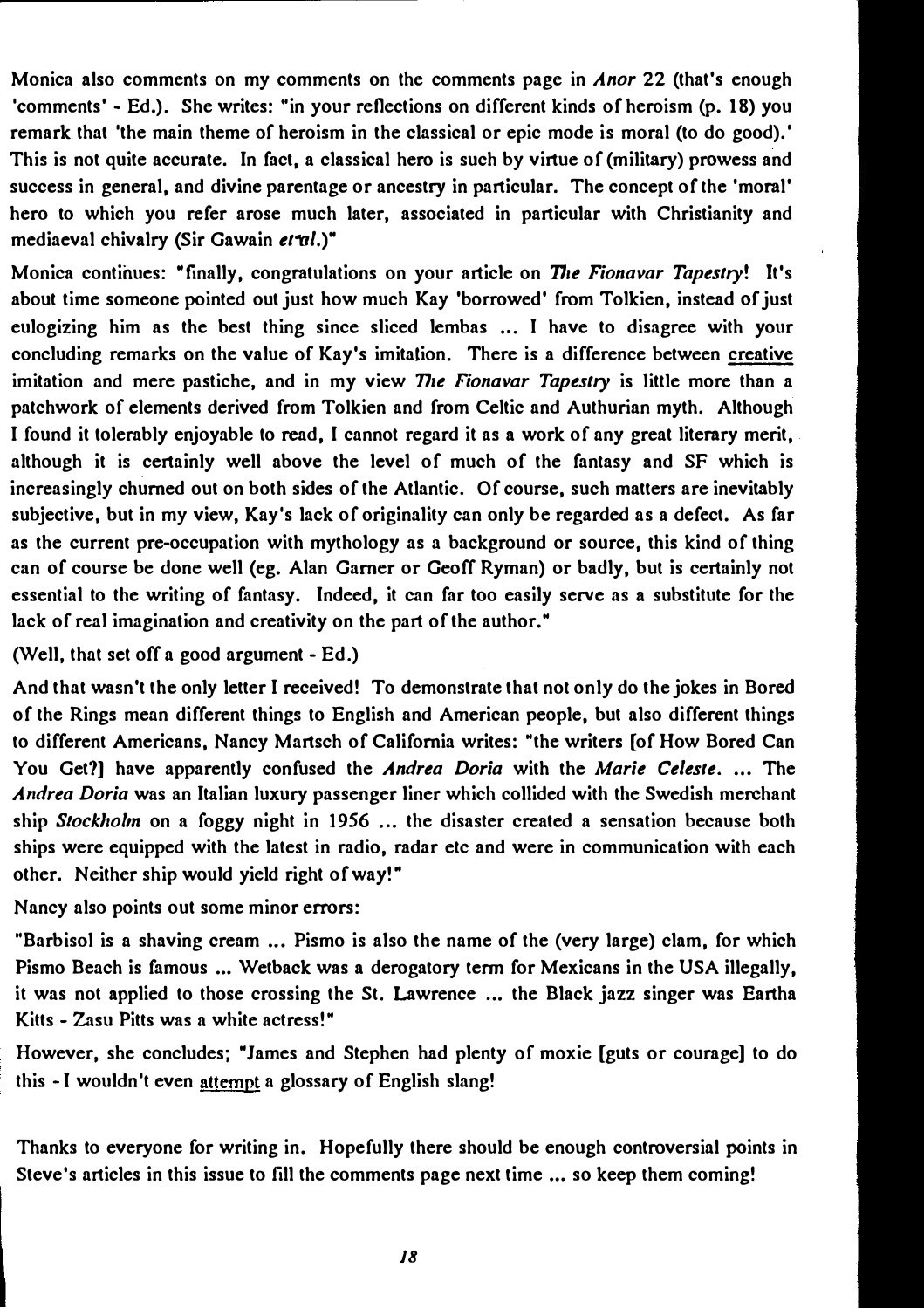# 1990 Puntmoot Report

The Puntmoot happened on June 16th last year, preceded as usual by an Innmoot, this time held in the traditional hostelry *The Ancient Druids*. On the day, everything went much as usual, except that only one person (the ex-Steward) went into the water. Everyone, I think, got well fed and drunk; the bizarre rule-less cross between rounders, cricket, and any other game you'd care to mention was played; and it was also Lawrence Percival's first encounter with the majority of us wierdos (excluding those to whom he had been introduced at the TS AGM). When we got back a few who felt they hadn 'l got quite drunk enough finished off the left-over booze on Sheep's Green and then tried to drink  $The$  Mill dry. I don't remember if this attempt was successful or not.

#### **Stephen Linley**

Author's note: If you arc somewhat disappointed that this year's report is not quite up to the standard or promptness of those of previous years (Sec for example Anor 6), how about volunteering to write it yourself next time? I'm fed up with writing reports, I want to get on with some academic articles, but I always gel lumbered 'cos nobody else can be bothered. This is also the reason why there has been no feast report this year. If Anor is to continue as a worthwhile publication, it must show itself able to survive without the collected thoughts and memoirs of King/Galc/Linlcy/McLarcn. (My sentiments exactly - Ed.)

# ffirOOLE EARtb REVISICEO